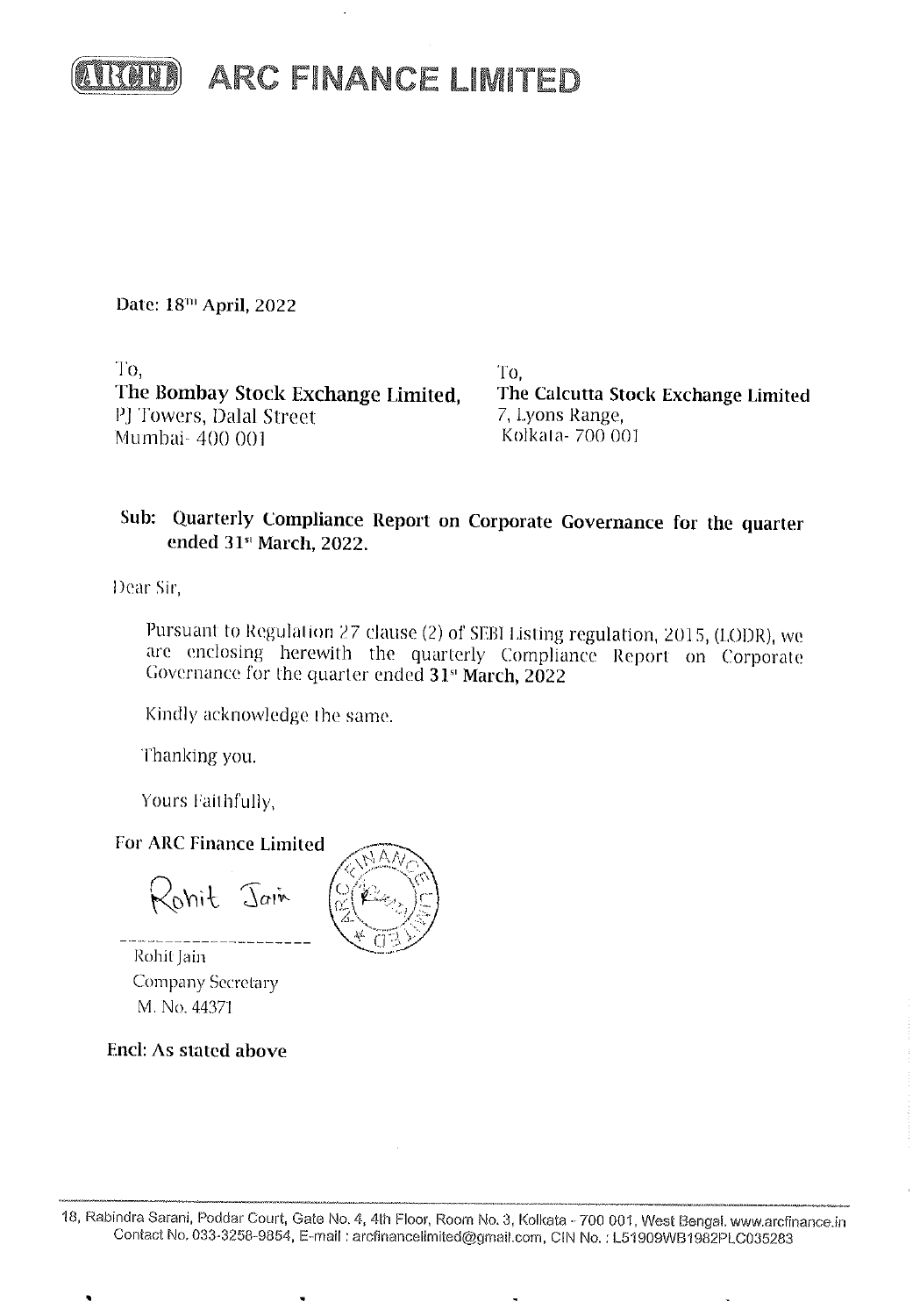| <b>General information about company</b>                       |                            |
|----------------------------------------------------------------|----------------------------|
| Scrip code                                                     | 540135                     |
| <b>NSE Symbol</b>                                              |                            |
| <b>MSEI</b> Symbol                                             |                            |
| <b>ISIN</b>                                                    | <b>INE202R01026</b>        |
| Name of the entity                                             | <b>ARC FINANCE LIMITED</b> |
| Date of start of financial year                                | 01-04-2021                 |
| Date of end of financial year                                  | 31-03-2022                 |
| <b>Reporting Quarter</b>                                       | Yearly                     |
| Date of Report                                                 | 31-03-2022                 |
| Risk management committee                                      | Not Applicable             |
| Market Capitalisation as per immediate previous Financial Year | Any other                  |

|                                                                                                                                                                                                                                                                                                                                                                                                                                                                                                                           |                                                                      |                   |          |                                                       |                                            |                                                                                                                                                |                                                                                                                                                                      |                                                                                                                                                                          |                                                                                                                                                                                                         | <b>Annexure I</b>                    |                                                           |  |    |  |          |                |                |  |  |
|---------------------------------------------------------------------------------------------------------------------------------------------------------------------------------------------------------------------------------------------------------------------------------------------------------------------------------------------------------------------------------------------------------------------------------------------------------------------------------------------------------------------------|----------------------------------------------------------------------|-------------------|----------|-------------------------------------------------------|--------------------------------------------|------------------------------------------------------------------------------------------------------------------------------------------------|----------------------------------------------------------------------------------------------------------------------------------------------------------------------|--------------------------------------------------------------------------------------------------------------------------------------------------------------------------|---------------------------------------------------------------------------------------------------------------------------------------------------------------------------------------------------------|--------------------------------------|-----------------------------------------------------------|--|----|--|----------|----------------|----------------|--|--|
|                                                                                                                                                                                                                                                                                                                                                                                                                                                                                                                           |                                                                      |                   |          |                                                       |                                            |                                                                                                                                                |                                                                                                                                                                      | Annexure I to be submitted by listed entity on quarterly basis                                                                                                           |                                                                                                                                                                                                         |                                      |                                                           |  |    |  |          |                |                |  |  |
|                                                                                                                                                                                                                                                                                                                                                                                                                                                                                                                           | I. Composition of Board of Directors                                 |                   |          |                                                       |                                            |                                                                                                                                                |                                                                                                                                                                      |                                                                                                                                                                          |                                                                                                                                                                                                         |                                      |                                                           |  |    |  |          |                |                |  |  |
|                                                                                                                                                                                                                                                                                                                                                                                                                                                                                                                           | Disclosure of notes on composition of board of directors explanatory |                   |          |                                                       |                                            |                                                                                                                                                |                                                                                                                                                                      |                                                                                                                                                                          |                                                                                                                                                                                                         |                                      |                                                           |  |    |  |          |                |                |  |  |
|                                                                                                                                                                                                                                                                                                                                                                                                                                                                                                                           |                                                                      |                   |          |                                                       |                                            |                                                                                                                                                |                                                                                                                                                                      |                                                                                                                                                                          |                                                                                                                                                                                                         |                                      | Whether the listed entity has a Regular Chairperson   Yes |  |    |  |          |                |                |  |  |
| Whether Chairperson is related to MD or CEO No<br>Whether<br>special<br>resolution<br>Date of<br>Title<br><b>Initial Date</b><br>Date<br>Category<br>Category 2<br>Name of the<br>passed?<br>Date of Re-<br>Date of<br>Category 1<br>passing<br>(Mr)<br>PAN<br><b>DIN</b><br>of<br>$3$ of<br>of<br><b>Sr</b><br>of directors<br>Director<br>of directors<br>[Refer Reg.<br>cessation<br>special<br>appointment<br><b>Birth</b><br>appointment<br>directors<br>$17(1A)$ of<br>resolution<br>Ms)<br>Listing<br>Regulations] |                                                                      |                   |          |                                                       | Tenure<br>of<br>director<br>(in<br>months) | No of<br>Directorship<br>in listed<br>entities<br>including<br>this listed<br>entity (Refer<br>Regulation<br>17A of<br>Listing<br>Regulations) | No of<br>Independent<br>Directorship<br>in listed<br>entities<br>including<br>this listed<br>entity<br>(Refer<br>Regulation<br>$17A(1)$ of<br>Listing<br>Regulations | Number of<br>memberships<br>in Audit/<br>Stakeholder<br>Committee(s)<br>including this<br>listed entity<br>(Refer<br>Regulation<br>$26(1)$ of<br>Listing<br>Regulations) | No of post of<br>Chairperson<br>in Audit/<br>Stakeholder<br>Committee<br>held in listed<br>entities<br>including<br>this listed<br>entity (Refer<br>Regulation<br>$26(1)$ of<br>Listing<br>Regulations) | Notes for<br>not<br>providing<br>PAN | Notes for<br>not<br>providing<br><b>DIN</b>               |  |    |  |          |                |                |  |  |
| Mr                                                                                                                                                                                                                                                                                                                                                                                                                                                                                                                        | <b>DINESH</b><br><b>AGARWAL</b>                                      | AASPA0316K        | 08394760 | Executive<br><b>Director</b>                          | Chairperson                                |                                                                                                                                                | $20-$<br>$07 -$<br>1976                                                                                                                                              | NA                                                                                                                                                                       |                                                                                                                                                                                                         | 17-04-2019                           |                                                           |  |    |  | $\Omega$ |                | $\Omega$       |  |  |
| Mr                                                                                                                                                                                                                                                                                                                                                                                                                                                                                                                        | <b>VIRENDRA</b><br><b>KUMAR</b><br><b>SONI</b>                       | <b>BKPPS8277P</b> | 08554333 | Executive<br>Director                                 | <b>Not</b><br>Applicable                   |                                                                                                                                                | $15 -$<br>$01-$<br>1977                                                                                                                                              | NA                                                                                                                                                                       |                                                                                                                                                                                                         | 05-09-2019                           |                                                           |  |    |  | $\Omega$ | $\Omega$       | $\Omega$       |  |  |
| Mr                                                                                                                                                                                                                                                                                                                                                                                                                                                                                                                        | <b>GOPAL</b><br><b>SINGH</b>                                         | <b>EEGPS2288O</b> | 06739896 | Non-<br>Executive -<br>Independent<br>Director        | <b>Not</b><br>Applicable                   |                                                                                                                                                | $22 -$<br>$02 -$<br>1990                                                                                                                                             | Yes                                                                                                                                                                      | $29-09-$<br>2021                                                                                                                                                                                        | 05-02-2014                           |                                                           |  | 6  |  |          | $\overline{2}$ | $\overline{0}$ |  |  |
| Mr                                                                                                                                                                                                                                                                                                                                                                                                                                                                                                                        | <b>ASIS</b><br><b>BANERJEE</b>                                       | ATSPB1115A        | 05273668 | Non-<br>Executive -<br>Independent<br><b>Director</b> | Not<br>Applicable                          |                                                                                                                                                | $10-$<br>$03 -$<br>1973                                                                                                                                              | Yes                                                                                                                                                                      | $29-09$<br>2021                                                                                                                                                                                         | 05-02-2014                           |                                                           |  | -6 |  |          | $\overline{2}$ |                |  |  |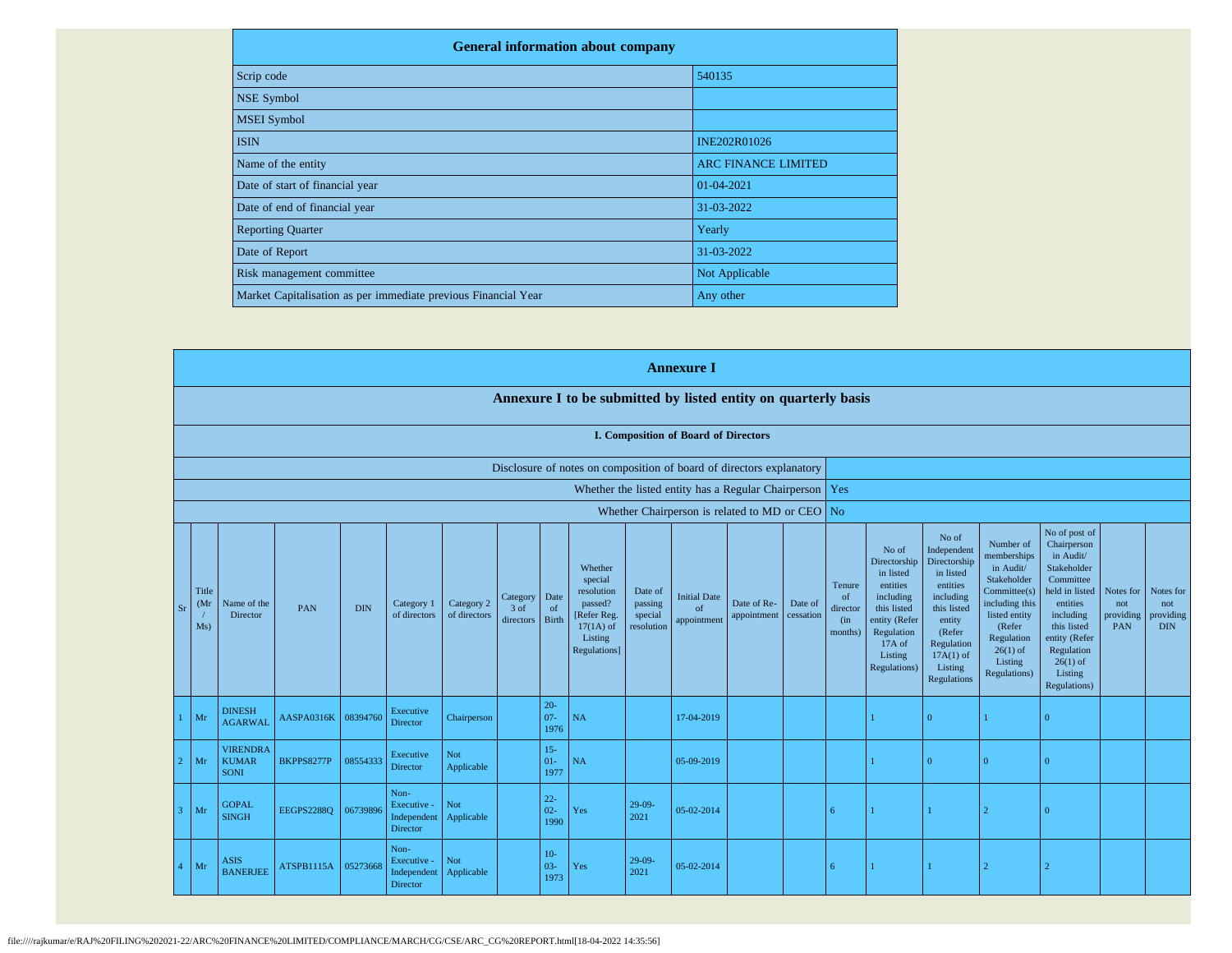|    | <b>I. Composition of Board of Directors</b>                          |                                |                     |            |                                                       |                                        |                   |                                |                                                                                                      |                                             |                                          |                            |                      |                                                       |                                                                                                                                                  |                                                                                                                                                                      |                                                                                                                                                                          |                                                                                                                                                                                                                     |                                             |                                             |
|----|----------------------------------------------------------------------|--------------------------------|---------------------|------------|-------------------------------------------------------|----------------------------------------|-------------------|--------------------------------|------------------------------------------------------------------------------------------------------|---------------------------------------------|------------------------------------------|----------------------------|----------------------|-------------------------------------------------------|--------------------------------------------------------------------------------------------------------------------------------------------------|----------------------------------------------------------------------------------------------------------------------------------------------------------------------|--------------------------------------------------------------------------------------------------------------------------------------------------------------------------|---------------------------------------------------------------------------------------------------------------------------------------------------------------------------------------------------------------------|---------------------------------------------|---------------------------------------------|
|    | Disclosure of notes on composition of board of directors explanatory |                                |                     |            |                                                       |                                        |                   |                                |                                                                                                      |                                             |                                          |                            |                      |                                                       |                                                                                                                                                  |                                                                                                                                                                      |                                                                                                                                                                          |                                                                                                                                                                                                                     |                                             |                                             |
|    | Whether the listed entity has a Regular Chairperson                  |                                |                     |            |                                                       |                                        |                   |                                |                                                                                                      |                                             |                                          |                            |                      |                                                       |                                                                                                                                                  |                                                                                                                                                                      |                                                                                                                                                                          |                                                                                                                                                                                                                     |                                             |                                             |
| Sr | Title<br>(M <sub>I</sub> )<br>Ms)                                    | Name of<br>the<br>Director     | <b>PAN</b>          | <b>DIN</b> | Category 1<br>of directors                            | Category 2 Category<br>of<br>directors | 3 of<br>directors | Date<br><sub>of</sub><br>Birth | Whether<br>special<br>resolution<br>passed?<br>[Refer Reg.<br>$17(1A)$ of<br>Listing<br>Regulations] | Date of<br>passing<br>special<br>resolution | <b>Initial Date</b><br>of<br>appointment | Date of Re-<br>appointment | Date of<br>cessation | Tenure<br><sub>of</sub><br>director<br>(in<br>months) | No of<br>Directorship<br>in listed<br>entities<br>including<br>this listed<br>entity (Refer<br>Regulation<br>$17A$ of<br>Listing<br>Regulations) | No of<br>Independent<br>Directorship<br>in listed<br>entities<br>including<br>this listed<br>entity<br>(Refer<br>Regulation<br>$17A(1)$ of<br>Listing<br>Regulations | Number of<br>memberships<br>in Audit/<br>Stakeholder<br>Committee(s)<br>including<br>this listed<br>entity (Refer<br>Regulation<br>$26(1)$ of<br>Listing<br>Regulations) | No of post<br>$\Omega$<br>Chairperson<br>in Audit/<br>Stakeholder<br>Committee<br>held in<br>listed<br>entities<br>including<br>this listed<br>entity (Refer<br>Regulation<br>$26(1)$ of<br>Listing<br>Regulations) | Notes for<br>not<br>providing<br><b>PAN</b> | Notes for<br>not<br>providing<br><b>DIN</b> |
|    | Mrs                                                                  | <b>APARNA</b><br><b>SHARMA</b> | EIYPS2190R 07006877 |            | Non-<br>Executive -<br>Independent<br><b>Director</b> | Not<br>Applicable                      |                   | $05 -$<br>$12 -$<br>1977       | Yes                                                                                                  | $29-09-$<br>2021                            | 25-03-2015                               |                            |                      | -6                                                    |                                                                                                                                                  |                                                                                                                                                                      |                                                                                                                                                                          |                                                                                                                                                                                                                     |                                             |                                             |

|                | <b>Audit Committee Details</b> |                                                       |                                                |                            |                        |                      |                |
|----------------|--------------------------------|-------------------------------------------------------|------------------------------------------------|----------------------------|------------------------|----------------------|----------------|
|                |                                | Whether the Audit Committee has a Regular Chairperson | Yes                                            |                            |                        |                      |                |
| <b>Sr</b>      | <b>DIN</b><br>Number           | Name of Committee<br>members                          | Category 1 of directors                        | Category 2 of<br>directors | Date of<br>Appointment | Date of<br>Cessation | <b>Remarks</b> |
|                | 05273668                       | <b>ASIS BANERJEE</b>                                  | Non-Executive - Independent<br><b>Director</b> | Chairperson                | $05-02-2014$           |                      |                |
| $\overline{2}$ | 06739896                       | <b>GOPAL SINGH</b>                                    | Non-Executive - Independent<br><b>Director</b> | Member                     | 05-02-2014             |                      |                |
| 3              | 07006877                       | <b>APARNA SHARMA</b>                                  | Non-Executive - Independent<br><b>Director</b> | Member                     | 25-03-2015             |                      |                |
| $\overline{4}$ | 08394760                       | <b>DINESH AGARWAL</b>                                 | 17-05-2019                                     |                            |                        |                      |                |

|           |                      | Nomination and remuneration committee |                                                                             |                            |                        |                      |         |
|-----------|----------------------|---------------------------------------|-----------------------------------------------------------------------------|----------------------------|------------------------|----------------------|---------|
|           |                      |                                       | Whether the Nomination and remuneration committee has a Regular Chairperson |                            | Yes                    |                      |         |
| <b>Sr</b> | <b>DIN</b><br>Number | Name of Committee<br>members          | Category 1 of directors                                                     | Category 2 of<br>directors | Date of<br>Appointment | Date of<br>Cessation | Remarks |
|           | 06739896             | <b>GOPAL SINGH</b>                    | Non-Executive - Independent<br>Director                                     | Chairperson                | $05-02-2014$           |                      |         |
|           | 05273668             | <b>ASIS BANERJEE</b>                  | Non-Executive - Independent<br><b>Director</b>                              | Member                     | 05-02-2014             |                      |         |
| 3         | 07006877             | <b>APARNA SHARMA</b>                  | Non-Executive - Independent<br><b>Director</b>                              | Member                     | 25-03-2015             |                      |         |

| <b>Stakeholders Relationship Committee</b>                                      |  |
|---------------------------------------------------------------------------------|--|
| Whether the Stakeholders Relationship Committee has a Regular Chairperson   Yes |  |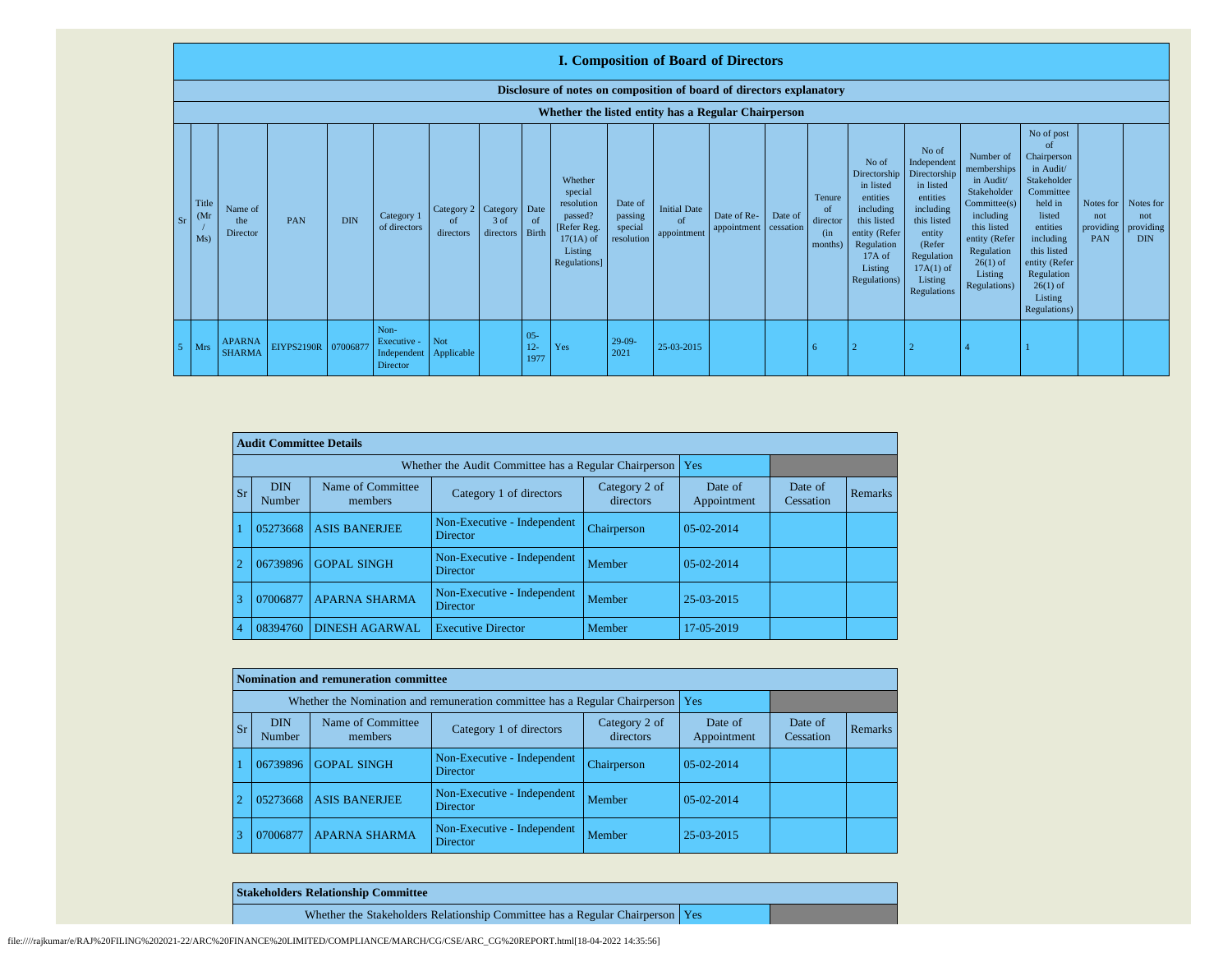| Sr | <b>DIN</b><br>Number | Name of Committee<br>members | Category 1 of directors                        | Category 2 of<br>directors | Date of<br>Appointment | Date of<br>Cessation | <b>Remarks</b> |
|----|----------------------|------------------------------|------------------------------------------------|----------------------------|------------------------|----------------------|----------------|
|    | 05273668             | <b>ASIS BANERJEE</b>         | Non-Executive - Independent<br>Director        | Chairperson                | 05-02-2014             |                      |                |
|    | 06739896             | <b>GOPAL SINGH</b>           | Non-Executive - Independent<br>Director        | Member                     | 05-02-2014             |                      |                |
|    | 07006877             | <b>APARNA SHARMA</b>         | Non-Executive - Independent<br><b>Director</b> | Member                     | 25-03-2015             |                      |                |
|    | 08394760             | <b>DINESH AGARWAL</b>        | <b>Executive Director</b>                      | Member                     | 17-04-2019             |                      |                |

|                | <b>Risk Management Committee</b> |               |                                                                 |                            |                            |                        |                      |         |  |  |  |  |  |
|----------------|----------------------------------|---------------|-----------------------------------------------------------------|----------------------------|----------------------------|------------------------|----------------------|---------|--|--|--|--|--|
|                |                                  |               | Whether the Risk Management Committee has a Regular Chairperson |                            |                            |                        |                      |         |  |  |  |  |  |
| $\mathbf{S}$ r |                                  | DIN<br>Number | Name of Committee<br>members                                    | Category 1 of<br>directors | Category 2 of<br>directors | Date of<br>Appointment | Date of<br>Cessation | Remarks |  |  |  |  |  |

|                 | Corporate Social Responsibility Committee                                       |                              |                            |                            |                        |                      |         |  |  |  |  |  |  |
|-----------------|---------------------------------------------------------------------------------|------------------------------|----------------------------|----------------------------|------------------------|----------------------|---------|--|--|--|--|--|--|
|                 | Whether the Corporate Social Responsibility Committee has a Regular Chairperson |                              |                            |                            |                        |                      |         |  |  |  |  |  |  |
| $\mathsf{I}$ Sr | <b>DIN</b><br>Number                                                            | Name of Committee<br>members | Category 1 of<br>directors | Category 2 of<br>directors | Date of<br>Appointment | Date of<br>Cessation | Remarks |  |  |  |  |  |  |

| <b>Other Committee</b> |                                                                                                                                     |  |  |
|------------------------|-------------------------------------------------------------------------------------------------------------------------------------|--|--|
|                        | Sr   DIN Number   Name of Committee members   Name of other committee   Category 1 of directors   Category 2 of directors   Remarks |  |  |

|                                           | <b>Annexure 1</b>                                                   |                                                             |                                                                      |                                       |                                                            |                                                                                      |                                                                        |  |  |  |  |  |  |  |
|-------------------------------------------|---------------------------------------------------------------------|-------------------------------------------------------------|----------------------------------------------------------------------|---------------------------------------|------------------------------------------------------------|--------------------------------------------------------------------------------------|------------------------------------------------------------------------|--|--|--|--|--|--|--|
|                                           | <b>Annexure 1</b>                                                   |                                                             |                                                                      |                                       |                                                            |                                                                                      |                                                                        |  |  |  |  |  |  |  |
| <b>III.</b> Meeting of Board of Directors |                                                                     |                                                             |                                                                      |                                       |                                                            |                                                                                      |                                                                        |  |  |  |  |  |  |  |
|                                           | Disclosure of notes on meeting of<br>board of directors explanatory |                                                             |                                                                      |                                       |                                                            |                                                                                      |                                                                        |  |  |  |  |  |  |  |
| Sr                                        | Date(s) of<br>meeting (if any)<br>in the previous<br>quarter        | Date(s) of<br>meeting (if<br>any) in the<br>current quarter | Maximum gap<br>between any two<br>consecutive (in<br>number of days) | Notes for<br>not<br>providing<br>Date | Whether<br>requirement of<br><b>Ouorum</b> met<br>(Yes/No) | Number of Directors<br>present* (All directors<br>including Independent<br>Director) | No. of<br>Independent<br><b>Directors</b><br>attending the<br>meeting* |  |  |  |  |  |  |  |
|                                           | 03-11-2021                                                          |                                                             |                                                                      |                                       | Yes                                                        | 5                                                                                    |                                                                        |  |  |  |  |  |  |  |
| $\overline{2}$                            |                                                                     | 28-01-2022                                                  | 85                                                                   |                                       | Yes                                                        | 5                                                                                    | 3                                                                      |  |  |  |  |  |  |  |
| 3                                         |                                                                     | 11-02-2022                                                  | 13                                                                   |                                       | Yes                                                        | 5                                                                                    | 3                                                                      |  |  |  |  |  |  |  |

|  | <b>Annexure 1</b>                |                                                          |                                                          |         |                  |                        |                                                   |                                           |  |  |  |  |  |
|--|----------------------------------|----------------------------------------------------------|----------------------------------------------------------|---------|------------------|------------------------|---------------------------------------------------|-------------------------------------------|--|--|--|--|--|
|  | <b>IV. Meeting of Committees</b> |                                                          |                                                          |         |                  |                        |                                                   |                                           |  |  |  |  |  |
|  |                                  |                                                          | Disclosure of notes on meeting of committees explanatory |         |                  |                        |                                                   |                                           |  |  |  |  |  |
|  | Name of                          | $Date(s)$ of meeting (Enter<br>dates of Previous quarter | Maximum gap<br>between any two                           | Name of | Reson<br>for not | Whether<br>requirement | Number of<br>Directors present*<br>(All directors | No. of<br>Independent<br><b>Directors</b> |  |  |  |  |  |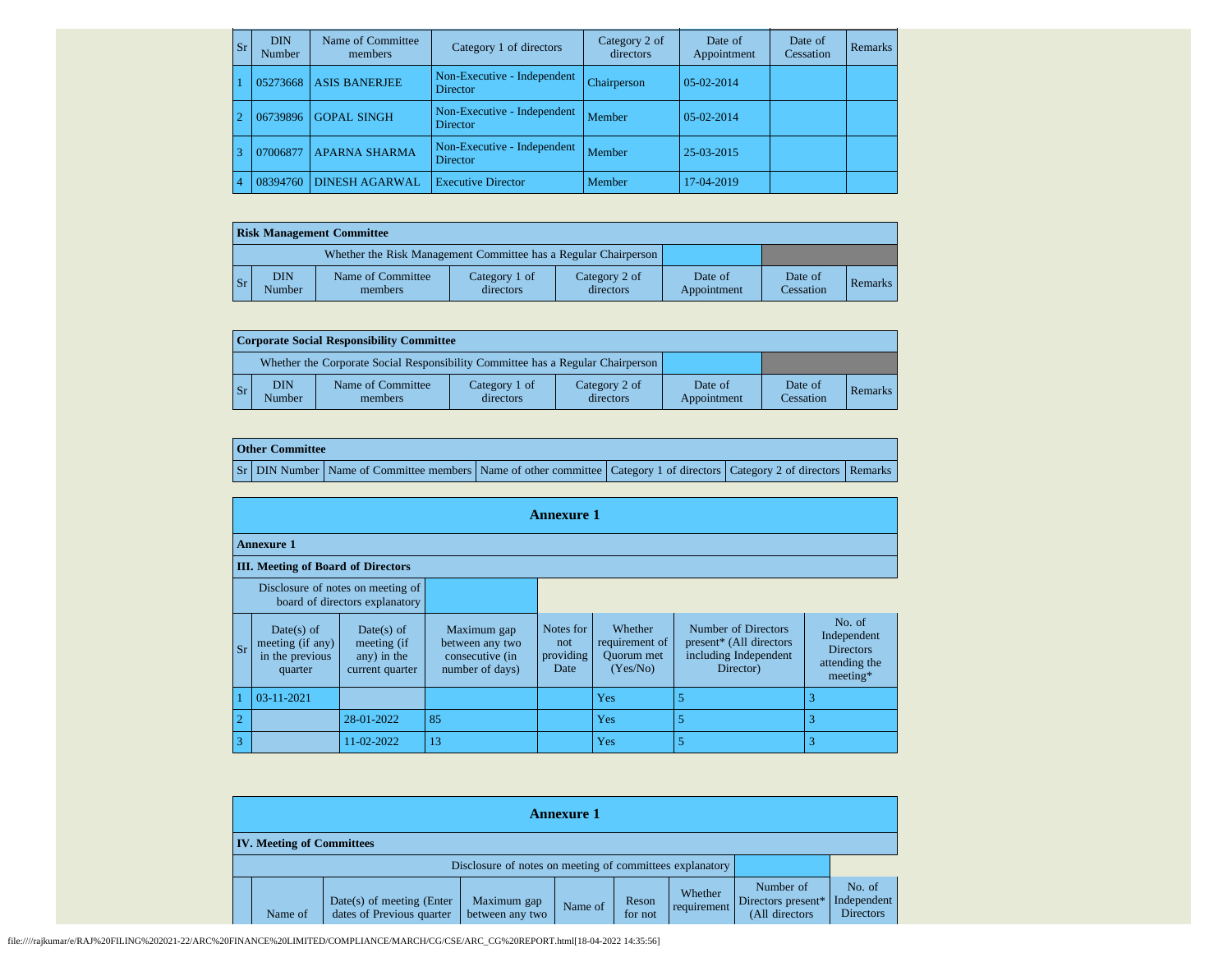| Sr             | Committee                                        | and Current quarter in<br>chronological order) | consecutive (in<br>number of days) | other<br>committee | providing<br>date | of Quorum<br>met<br>(Yes/No) | including<br>Independent<br>Director) | attending<br>the<br>meeting* |
|----------------|--------------------------------------------------|------------------------------------------------|------------------------------------|--------------------|-------------------|------------------------------|---------------------------------------|------------------------------|
|                | Audit<br>Committee                               | 03-11-2021                                     |                                    |                    |                   | Yes                          | $\overline{4}$                        | 3                            |
| $\overline{2}$ | Audit<br>Committee                               | 28-01-2022                                     | 85                                 |                    |                   | Yes                          | $\overline{4}$                        | 3                            |
| $\overline{3}$ | Audit<br>Committee                               | 11-02-2022                                     | 13                                 |                    |                   | Yes                          | $\overline{4}$                        | 3                            |
| $\overline{4}$ | Nomination<br>and<br>remuneration<br>committee   | 03-11-2021                                     |                                    |                    |                   | Yes                          | 3                                     | 3                            |
| 5              | Nomination<br>and<br>remuneration<br>committee   | 28-01-2022                                     |                                    |                    |                   | Yes                          | 3                                     | 3                            |
| 6              | <b>Stakeholders</b><br>Relationship<br>Committee | 03-11-2021                                     |                                    |                    |                   | Yes                          | 3                                     | 3                            |

|                | <b>Annexure 1</b>                                |                                                                                                            |                                                                      |                               |                                       |                                                        |                                                                                            |                                                                           |
|----------------|--------------------------------------------------|------------------------------------------------------------------------------------------------------------|----------------------------------------------------------------------|-------------------------------|---------------------------------------|--------------------------------------------------------|--------------------------------------------------------------------------------------------|---------------------------------------------------------------------------|
|                | <b>IV. Meeting of Committees</b>                 |                                                                                                            |                                                                      |                               |                                       |                                                        |                                                                                            |                                                                           |
| <b>Sr</b>      | Name of<br>Committee                             | $Date(s)$ of meeting (Enter<br>dates of Previous quarter<br>and Current quarter in<br>chronological order) | Maximum gap<br>between any two<br>consecutive (in<br>number of days) | Name of<br>other<br>committee | Reson<br>for not<br>providing<br>date | Whether<br>requirement<br>of Quorum<br>met<br>(Yes/No) | Number of<br>Directors present*<br>(All directors<br>including<br>Independent<br>Director) | No. of<br>Independent<br><b>Directors</b><br>attending<br>the<br>meeting* |
| $\overline{7}$ | <b>Stakeholders</b><br>Relationship<br>Committee | 28-01-2022                                                                                                 |                                                                      |                               |                                       | Yes                                                    | 3                                                                                          | 3                                                                         |

|                | <b>Annexure 1</b>                                                                                         |                                  |                                                                    |  |  |  |
|----------------|-----------------------------------------------------------------------------------------------------------|----------------------------------|--------------------------------------------------------------------|--|--|--|
|                | <b>V. Related Party Transactions</b>                                                                      |                                  |                                                                    |  |  |  |
|                | Subject                                                                                                   | Compliance status<br>(Yes/No/NA) | If status is "No" details of non-<br>compliance may be given here. |  |  |  |
|                | Whether prior approval of audit committee obtained                                                        | NA                               |                                                                    |  |  |  |
| $\overline{2}$ | Whether shareholder approval obtained for material RPT                                                    | NA                               |                                                                    |  |  |  |
| $\overline{3}$ | Whether details of RPT entered into pursuant to omnibus approval<br>have been reviewed by Audit Committee | NA                               |                                                                    |  |  |  |

| <b>Annexure 1</b>       |            |  |  |  |
|-------------------------|------------|--|--|--|
| <b>VI. Affirmations</b> |            |  |  |  |
|                         | Compliance |  |  |  |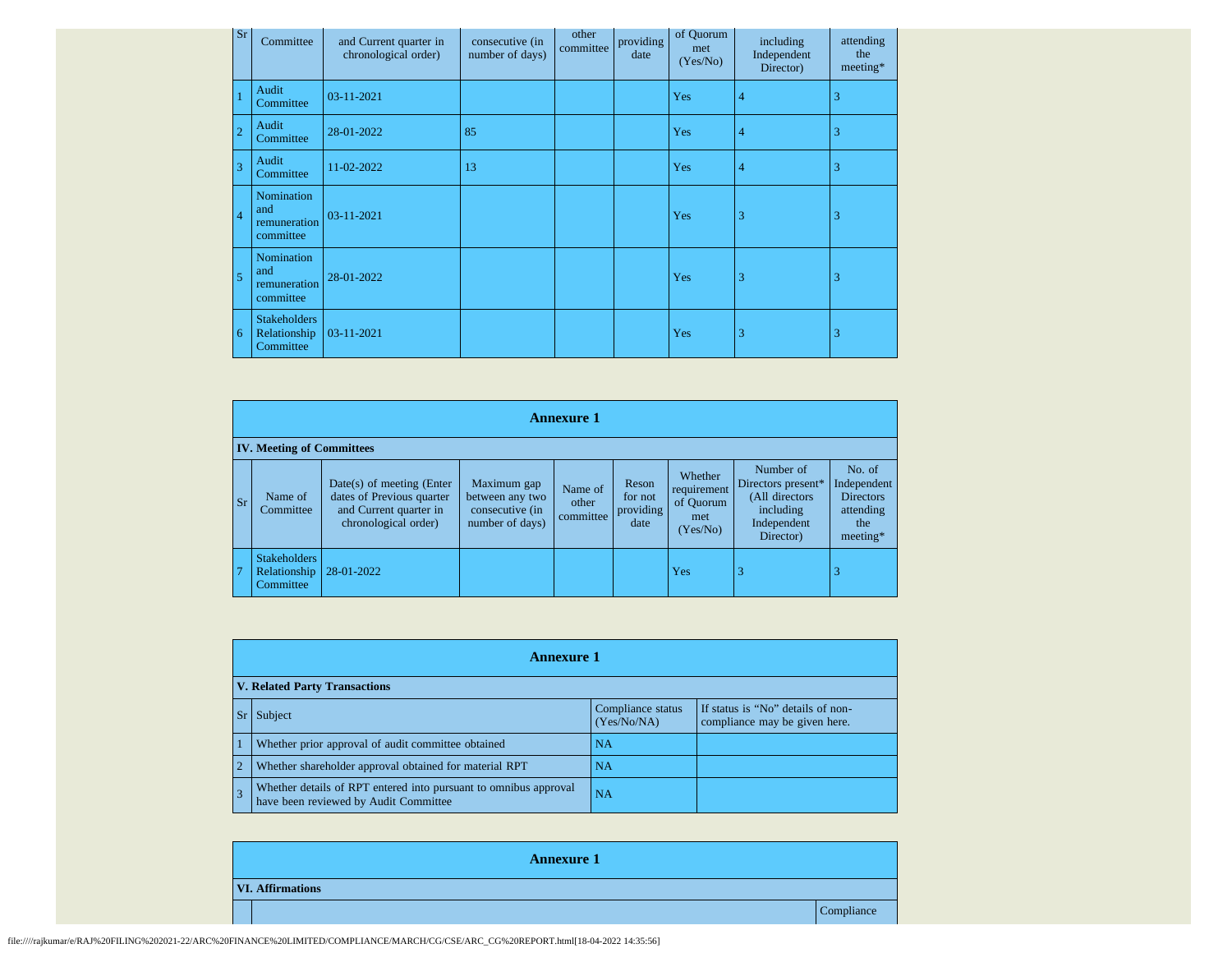| Sr             | Subject                                                                                                                                                                                                         | status<br>(Yes/No) |
|----------------|-----------------------------------------------------------------------------------------------------------------------------------------------------------------------------------------------------------------|--------------------|
|                | The composition of Board of Directors is in terms of SEBI (Listing obligations and disclosure requirements)<br>Regulations, 2015                                                                                | Yes                |
| $\overline{2}$ | The composition of the following committees is in terms of SEBI(Listing obligations and disclosure requirements)<br>Regulations, 2015 a. Audit Committee                                                        | Yes                |
| $\overline{3}$ | The composition of the following committees is in terms of SEBI(Listing obligations and disclosure requirements)<br>Regulations, 2015. b. Nomination & remuneration committee                                   | Yes                |
| $\overline{4}$ | The composition of the following committees is in terms of SEBI(Listing obligations and disclosure requirements)<br>Regulations, 2015. c. Stakeholders relationship committee                                   | Yes                |
| 5              | The composition of the following committees is in terms of SEBI(Listing obligations and disclosure requirements)<br>Regulations, 2015. d. Risk management committee (applicable to the top 500 listed entities) | NA                 |
| 6              | The committee members have been made aware of their powers, role and responsibilities as specified in SEBI<br>(Listing obligations and disclosure requirements) Regulations, 2015.                              | Yes                |
| $\overline{7}$ | The meetings of the board of directors and the above committees have been conducted in the manner as specified<br>in SEBI (Listing obligations and disclosure requirements) Regulations, 2015.                  | Yes                |
| 8              | This report and/or the report submitted in the previous quarter has been placed before Board of Directors.                                                                                                      | Yes                |

|                                        | <b>Annexure 1</b>                                       |  |  |  |  |  |  |
|----------------------------------------|---------------------------------------------------------|--|--|--|--|--|--|
| Subject<br>Compliance status<br>Sr     |                                                         |  |  |  |  |  |  |
| Name of signatory<br><b>ROHIT JAIN</b> |                                                         |  |  |  |  |  |  |
| $\overline{2}$                         | Company Secretary and Compliance Officer<br>Designation |  |  |  |  |  |  |

|                | <b>Annexure II</b>                                                                                              |                                  |                                                                    |                   |  |  |  |  |  |
|----------------|-----------------------------------------------------------------------------------------------------------------|----------------------------------|--------------------------------------------------------------------|-------------------|--|--|--|--|--|
|                | Annexure II to be submitted by listed entity at the end of the financial year (for the whole of financial year) |                                  |                                                                    |                   |  |  |  |  |  |
|                | I. Disclosure on website in terms of Listing Regulations                                                        |                                  |                                                                    |                   |  |  |  |  |  |
|                | $Sr$ Item                                                                                                       | Compliance status<br>(Yes/No/NA) | If status is "No" details of non-<br>compliance may be given here. | Web address       |  |  |  |  |  |
|                | Details of business                                                                                             | Yes                              |                                                                    | www.arcfinance.in |  |  |  |  |  |
| $\overline{2}$ | Terms and conditions of appointment of<br>independent directors                                                 | Yes                              |                                                                    | www.arcfinance.in |  |  |  |  |  |
| 3              | Composition of various committees of board<br>of directors                                                      | Yes                              |                                                                    | www.arcfinance.in |  |  |  |  |  |
| $\overline{4}$ | Code of conduct of board of directors and<br>senior management personnel                                        | Yes                              |                                                                    | www.arcfinance.in |  |  |  |  |  |
| 5              | Details of establishment of vigil mechanism/<br>Whistle Blower policy                                           | Yes                              |                                                                    | www.arcfinance.in |  |  |  |  |  |
| 6              | Criteria of making payments to non-executive<br>directors                                                       | Yes                              |                                                                    | www.arcfinance.in |  |  |  |  |  |
| $\overline{7}$ | Policy on dealing with related party<br>transactions                                                            | Yes                              |                                                                    | www.arcfinance.in |  |  |  |  |  |
| 8              | Policy for determining 'material' subsidiaries                                                                  | Yes                              |                                                                    | www.arcfinance.in |  |  |  |  |  |
| $\overline{Q}$ | Details of familiarization programmes<br>imparted to independent directors                                      | Yes                              |                                                                    | www.arcfinance.in |  |  |  |  |  |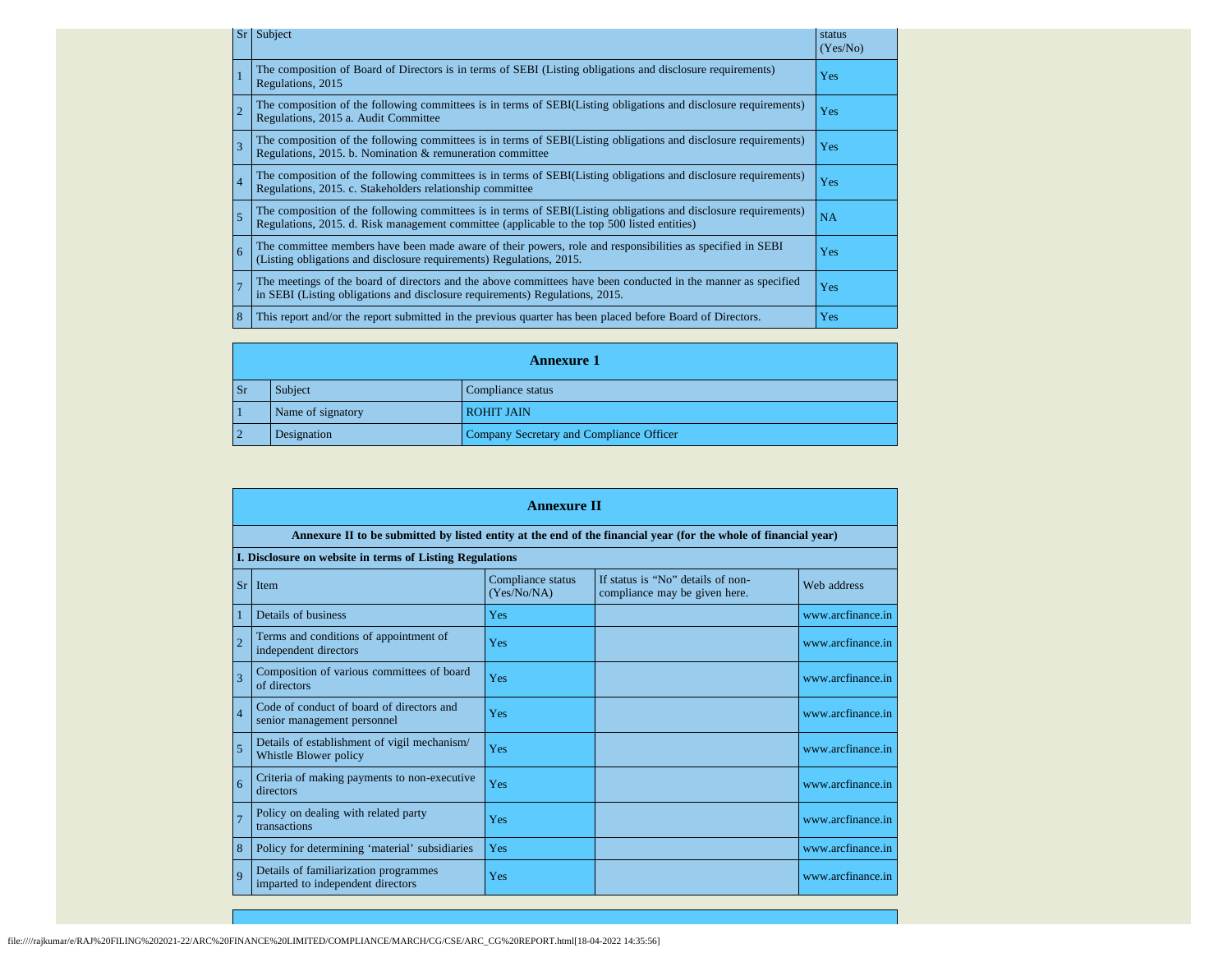|           | <b>Annexure II</b>                                                                                                                                                                              |                                     |                                                                      |                   |  |  |  |  |  |
|-----------|-------------------------------------------------------------------------------------------------------------------------------------------------------------------------------------------------|-------------------------------------|----------------------------------------------------------------------|-------------------|--|--|--|--|--|
|           | Annexure II to be submitted by listed entity at the end of the financial year (for the whole of financial year)                                                                                 |                                     |                                                                      |                   |  |  |  |  |  |
|           | I. Disclosure on website in terms of Listing Regulations                                                                                                                                        |                                     |                                                                      |                   |  |  |  |  |  |
| <b>Sr</b> | 1 Item                                                                                                                                                                                          | Compliance<br>status<br>(Yes/No/NA) | If status is "No" details<br>of non-compliance may<br>be given here. | Web address       |  |  |  |  |  |
| 10        | Contact information of the designated officials of the listed entity<br>who are responsible for assisting and handling investor grievances                                                      | Yes                                 |                                                                      | www.arcfinance.in |  |  |  |  |  |
| 11        | email address for grievance redressal and other relevant details                                                                                                                                | Yes                                 |                                                                      | www.arcfinance.in |  |  |  |  |  |
| 12        | Financial results                                                                                                                                                                               | Yes                                 |                                                                      | www.arcfinance.in |  |  |  |  |  |
|           | 13 Shareholding pattern                                                                                                                                                                         | Yes                                 |                                                                      | www.arcfinance.in |  |  |  |  |  |
| 14        | Details of agreements entered into with the media companies and/or<br>their associates                                                                                                          | <b>NA</b>                           |                                                                      |                   |  |  |  |  |  |
|           | Schedule of analyst or institutional investor meet and presentations<br>15 made by the listed entity to analysts or institutional investors<br>simultaneously with submission to stock exchange | <b>NA</b>                           |                                                                      |                   |  |  |  |  |  |
|           | 16 New name and the old name of the listed entity                                                                                                                                               | <b>NA</b>                           |                                                                      |                   |  |  |  |  |  |
| 17        | Advertisements as per regulation 47 (1)                                                                                                                                                         | Yes                                 |                                                                      | www.arcfinance.in |  |  |  |  |  |
| 18        | Credit rating or revision in credit rating obtained                                                                                                                                             | NA                                  |                                                                      |                   |  |  |  |  |  |
| 19        | Separate audited financial statements of each subsidiary of the listed<br>entity in respect of a relevant financial year                                                                        | NA                                  |                                                                      |                   |  |  |  |  |  |
| 20        | Whether company has provided information under separate section on<br>its website as per Regulation $46(2)$                                                                                     | Yes                                 |                                                                      | www.arcfinance.in |  |  |  |  |  |
| 21        | Materiality Policy as per Regulation 30                                                                                                                                                         | Yes                                 |                                                                      | www.arcfinance.in |  |  |  |  |  |
| 22        | Dividend Distribution policy as per Regulation 43A (as applicable)                                                                                                                              | NA                                  |                                                                      |                   |  |  |  |  |  |
| 23        | It is certified that these contents on the website of the listed entity are<br>correct                                                                                                          | Yes                                 |                                                                      | www.arcfinance.in |  |  |  |  |  |

|                | <b>Annexure II</b>                                                                                                   |                                   |                                     |                                                                    |  |  |  |  |
|----------------|----------------------------------------------------------------------------------------------------------------------|-----------------------------------|-------------------------------------|--------------------------------------------------------------------|--|--|--|--|
|                | <b>II. Annual Affirmations</b>                                                                                       |                                   |                                     |                                                                    |  |  |  |  |
| <b>Sr</b>      | Particulars                                                                                                          | Regulation<br>Number              | Compliance<br>status<br>(Yes/No/NA) | If status is "No" details of non-<br>compliance may be given here. |  |  |  |  |
|                | Independent director(s) have been appointed in terms of<br>specified criteria of 'independence' and/or 'eligibility' | 16(1)(b) &<br>25(6)               | Yes                                 |                                                                    |  |  |  |  |
| $\overline{2}$ | Board composition                                                                                                    | $17(1)$ ,<br>$17(1A)$ &<br>17(1B) | Yes                                 |                                                                    |  |  |  |  |
| $\overline{3}$ | Meeting of Board of directors                                                                                        | 17(2)                             | Yes                                 |                                                                    |  |  |  |  |
| $\overline{4}$ | Quorum of Board meeting                                                                                              | 17(2A)                            | Yes                                 |                                                                    |  |  |  |  |
| 5              | <b>Review of Compliance Reports</b>                                                                                  | 17(3)                             | Yes                                 |                                                                    |  |  |  |  |
| $\overline{6}$ | Plans for orderly succession for appointments                                                                        | 17(4)                             | Yes                                 |                                                                    |  |  |  |  |
| $\overline{7}$ | Code of Conduct                                                                                                      | 17(5)                             | Yes                                 |                                                                    |  |  |  |  |
| $\sqrt{8}$     | Fees/compensation                                                                                                    | 17(6)                             | Yes                                 |                                                                    |  |  |  |  |
| $\overline{9}$ | Minimum Information                                                                                                  | 17(7)                             | Yes                                 |                                                                    |  |  |  |  |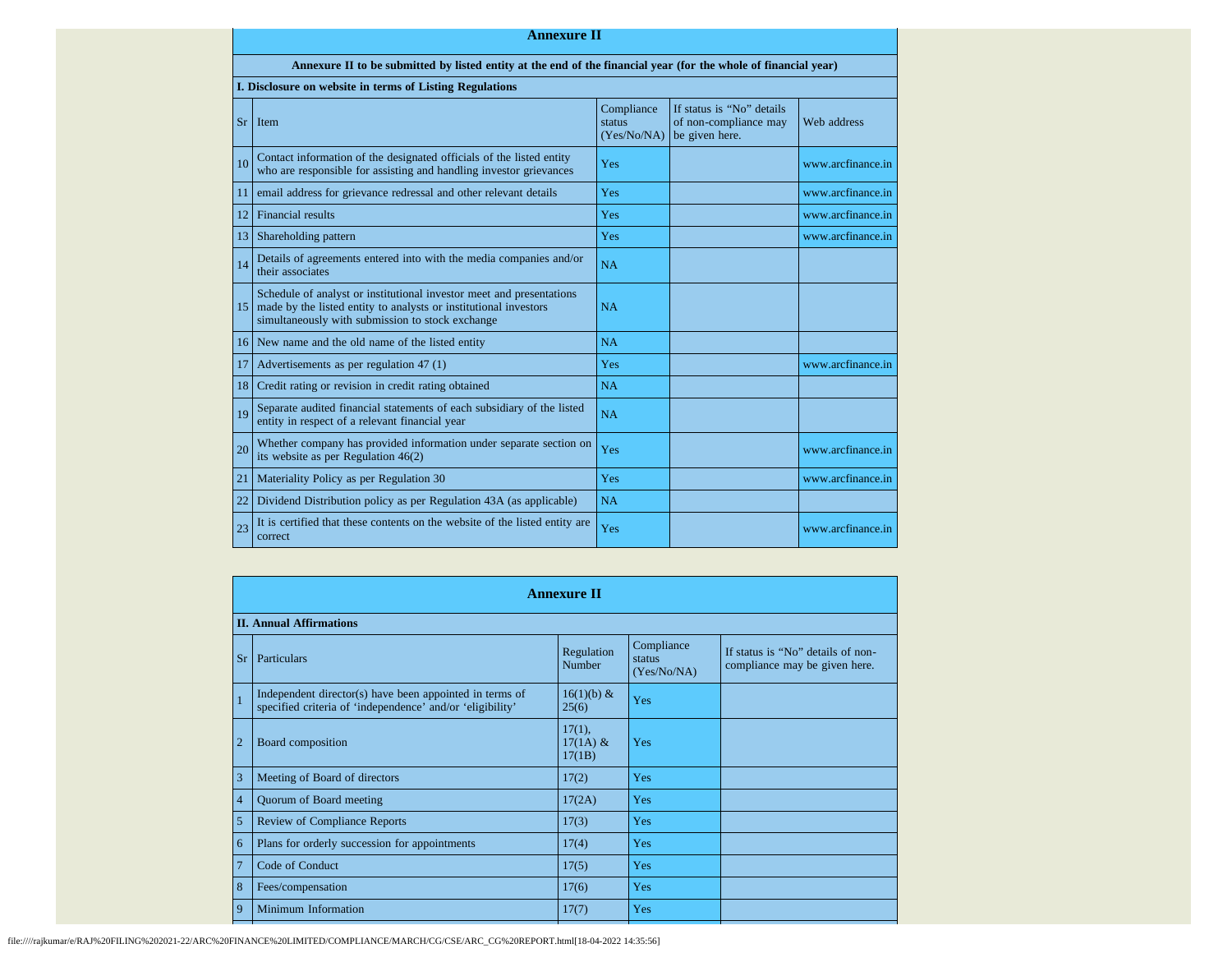10 Compliance Certificate 17(8) Yes

| <b>Annexure II</b> |                                                                   |                             |                                  |                                                                   |  |  |  |  |
|--------------------|-------------------------------------------------------------------|-----------------------------|----------------------------------|-------------------------------------------------------------------|--|--|--|--|
|                    | <b>II. Annual Affirmations</b>                                    |                             |                                  |                                                                   |  |  |  |  |
| <b>Sr</b>          | Particulars                                                       | Regulation<br><b>Number</b> | Compliance status<br>(Yes/No/NA) | If status is "No" details of non-compliance<br>may be given here. |  |  |  |  |
| 11                 | Risk Assessment & Management                                      | 17(9)                       | Yes                              |                                                                   |  |  |  |  |
| 12                 | Performance Evaluation of Independent<br><b>Directors</b>         | 17(10)                      | Yes                              |                                                                   |  |  |  |  |
| 13                 | Recommendation of Board                                           | 17(11)                      | Yes                              |                                                                   |  |  |  |  |
|                    | 14   Maximum number of Directorships                              | 17A                         | Yes                              |                                                                   |  |  |  |  |
| 15                 | <b>Composition of Audit Committee</b>                             | 18(1)                       | Yes                              |                                                                   |  |  |  |  |
| 16 <sup>1</sup>    | Meeting of Audit Committee                                        | 18(2)                       | Yes                              |                                                                   |  |  |  |  |
| 17                 | Composition of nomination & remuneration<br>committee             | 19(1) & (2)                 | Yes                              |                                                                   |  |  |  |  |
| 18                 | <b>Ouorum of Nomination and Remuneration</b><br>Committee meeting | 19(2A)                      | Yes                              |                                                                   |  |  |  |  |
| 19                 | Meeting of Nomination and Remuneration<br>Committee               | 19(3A)                      | Yes                              |                                                                   |  |  |  |  |
| 20                 | <b>Composition of Stakeholder Relationship</b><br>Committee       | $20(1), 20(2)$ &<br>20(2A)  | Yes                              |                                                                   |  |  |  |  |

|           | <b>Annexure II</b>                                                                     |                                    |                                     |                                                                    |  |  |  |  |
|-----------|----------------------------------------------------------------------------------------|------------------------------------|-------------------------------------|--------------------------------------------------------------------|--|--|--|--|
|           | <b>II. Annual Affirmations</b>                                                         |                                    |                                     |                                                                    |  |  |  |  |
| <b>Sr</b> | Particulars                                                                            | <b>Regulation Number</b>           | Compliance<br>status<br>(Yes/No/NA) | If status is "No" details of non-<br>compliance may be given here. |  |  |  |  |
| 21        | Meeting of Stakeholders Relationship Committee                                         | 20(3A)                             | Yes                                 |                                                                    |  |  |  |  |
| 22        | Composition and role of risk management<br>committee                                   | 21(1), (2), (3), (4)               | <b>NA</b>                           |                                                                    |  |  |  |  |
| 23        | Meeting of Risk Management Committee                                                   | 21(3A)                             | <b>NA</b>                           |                                                                    |  |  |  |  |
| 24        | Vigil Mechanism                                                                        | 22                                 | Yes                                 |                                                                    |  |  |  |  |
| 25        | Policy for related party Transaction                                                   | 23(1), (1A), (5), (6), (7)<br>&(8) | Yes                                 |                                                                    |  |  |  |  |
| 26        | Prior or Omnibus approval of Audit Committee for<br>all related party transactions     | 23(2), (3)                         | <b>NA</b>                           |                                                                    |  |  |  |  |
| 27        | Approval for material related party transactions                                       | 23(4)                              | <b>NA</b>                           |                                                                    |  |  |  |  |
| 28        | Disclosure of related party transactions on<br>consolidated basis                      | 23(9)                              | <b>NA</b>                           |                                                                    |  |  |  |  |
| 29        | Composition of Board of Directors of unlisted<br>material Subsidiary                   | 24(1)                              | Yes                                 |                                                                    |  |  |  |  |
| 30        | Other Corporate Governance requirements with<br>respect to subsidiary of listed entity | $24(2),(3),(4),(5)$ &<br>(6)       | Yes                                 |                                                                    |  |  |  |  |

**Annexure II**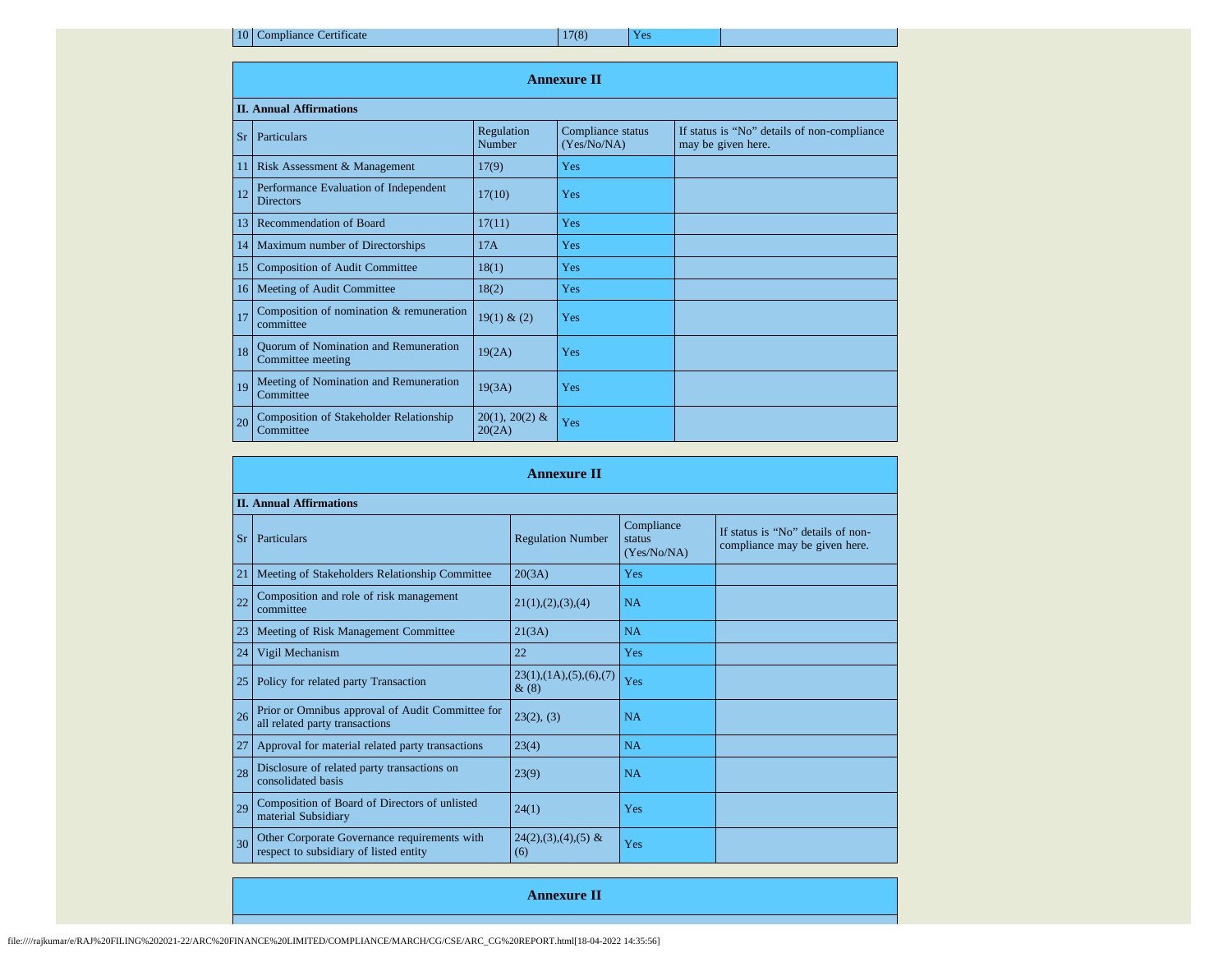|           | <b>II. Annual Affirmations</b>                                                                                       |                      |                                     |                                                                    |  |  |  |  |
|-----------|----------------------------------------------------------------------------------------------------------------------|----------------------|-------------------------------------|--------------------------------------------------------------------|--|--|--|--|
| <b>Sr</b> | Particulars                                                                                                          | Regulation<br>Number | Compliance<br>status<br>(Yes/No/NA) | If status is "No" details of non-<br>compliance may be given here. |  |  |  |  |
| 31        | Annual Secretarial Compliance Report                                                                                 | 24(A)                | Yes                                 |                                                                    |  |  |  |  |
| 32        | Alternate Director to Independent Director                                                                           | 25(1)                | Yes                                 |                                                                    |  |  |  |  |
| 33        | <b>Maximum Tenure</b>                                                                                                | 25(2)                | Yes                                 |                                                                    |  |  |  |  |
| 34        | Meeting of independent directors                                                                                     | $25(3)$ &<br>(4)     | Yes                                 |                                                                    |  |  |  |  |
| 35        | Familiarization of independent directors                                                                             | 25(7)                | Yes                                 |                                                                    |  |  |  |  |
| 36        | Declaration from Independent Director                                                                                | $25(8)$ &<br>(9)     | Yes                                 |                                                                    |  |  |  |  |
| 37        | D & O Insurance for Independent Directors                                                                            | 25(10)               | NA                                  |                                                                    |  |  |  |  |
| 38        | Memberships in Committees                                                                                            | 26(1)                | Yes                                 |                                                                    |  |  |  |  |
| 39        | Affirmation with compliance to code of conduct from members<br>of Board of Directors and Senior management personnel | 26(3)                | Yes                                 |                                                                    |  |  |  |  |
| 40        | Disclosure of Shareholding by Non-Executive Directors                                                                | 26(4)                | Yes                                 |                                                                    |  |  |  |  |
| 41        | Policy with respect to Obligations of directors and senior<br>management                                             | $26(2)$ &<br>26(5)   | Yes                                 |                                                                    |  |  |  |  |
|           | Any other information to be provided - Add Notes                                                                     |                      |                                     |                                                                    |  |  |  |  |

| <b>Annexure II</b> |                   |                                          |  |  |
|--------------------|-------------------|------------------------------------------|--|--|
|                    | Name of signatory | <b>ROHIT JAIN</b>                        |  |  |
|                    | Designation       | Company Secretary and Compliance Officer |  |  |

| <b>Annexure II</b>       |                                                                                                                                                                       |                                         |  |  |
|--------------------------|-----------------------------------------------------------------------------------------------------------------------------------------------------------------------|-----------------------------------------|--|--|
| <b>III.</b> Affirmations |                                                                                                                                                                       |                                         |  |  |
|                          | <b>Sr</b>   Particulars                                                                                                                                               | <b>Compliance status</b><br>(Yes/No/NA) |  |  |
|                          | The Listed Entity has approved Material Subsidiary Policy and the Corporate Governance requirements with<br>respect to subsidiary of Listed Entity have been complied | NA                                      |  |  |
|                          | Any other information to be provided                                                                                                                                  |                                         |  |  |

| <b>Annexure II</b> |                   |                                          |
|--------------------|-------------------|------------------------------------------|
|                    | Name of signatory | <b>ROHIT JAIN</b>                        |
|                    | Designation       | Company Secretary and Compliance Officer |